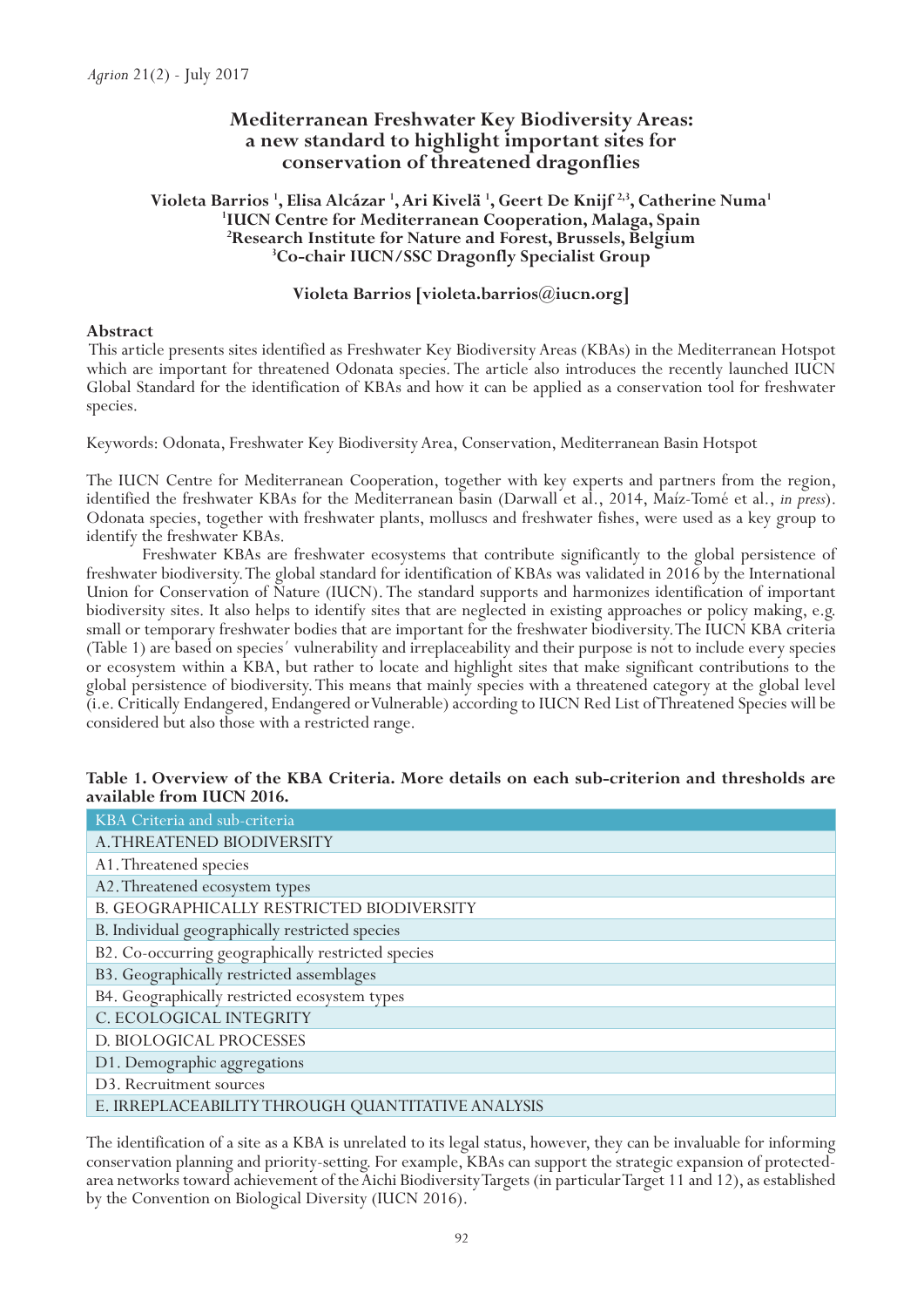#### **Mediterranean freshwater KBAs and Odonata**

Out of the 387 KBA for freshwater taxa identified in the Mediterranean region, 79 host Odonata species (Figure 1) which are all threatened with extinction according to IUCN Red List of Threatened Species (except for *Cordulegaster princeps*, listed as Near Threatened). Most of these sites important for dragonflies and damselflies are found in the eastern part of the Mediterranean or Morocco.

 The Mediterranean hosts 165 Odonata species, of which 32 species are considered threatened with extinction and 10 of the latter are endemic to the area (Riservato et al., 2009). This is the case of the Critically Endangered Greek Red Damsel, *Pyrrhosoma elisabethae*, which occurs in seven freshwater KBAs and of the Endangered Greek Goldenring (*Cordulegaster helladica*) which is present in ten freshwater KBAs. Additionally, the North African endemic Glittering Demoiselle (*Calopteryx exul*, listed as Endangered) is the Odonata species which occurs in more freshwater KBAs (20) and the Splendid Cruiser (*Macromia splendens*, Vulnerable) occurs in 15 freshwater KBAs of western Mediterranean. Table 2 at the end presents the Mediterranean freshwater KBAs where Odonata species are present.



**Figure 1. Mediterranean freshwater KBAs important for threatened Odonata species.**

#### **Main threats and conservation actions**

In the Mediterranean region, Odonata are mainly threatened by increasing demand for drinking water, agricultural irrigation measures, hydrological alterations following construction of dams, over-abstraction of surface and ground waters, water pollution, land development, and invasive species (Boudot et al., 2009).

 Out of the 79 freshwater KBAs hosting key Odonata species, 75.95% overlap with existing protected areas (based on an analysis done with Protected Planet material, UNEP-WCMC & IUCN, 2017). However, the effectiveness of protected areas for freshwater biodiversity is often questioned for many reasons including a lack of consideration of freshwater needs when designing and declaring protected areas, fewer resources devoted to freshwater conservation management than to other actions, and poor understanding of complex management problems beyond the limits of the protected area (Hermoso et al., 2016).

As a step further, currently four river basins (Litani river, Sebou river, Douro river and Vjosa river) in the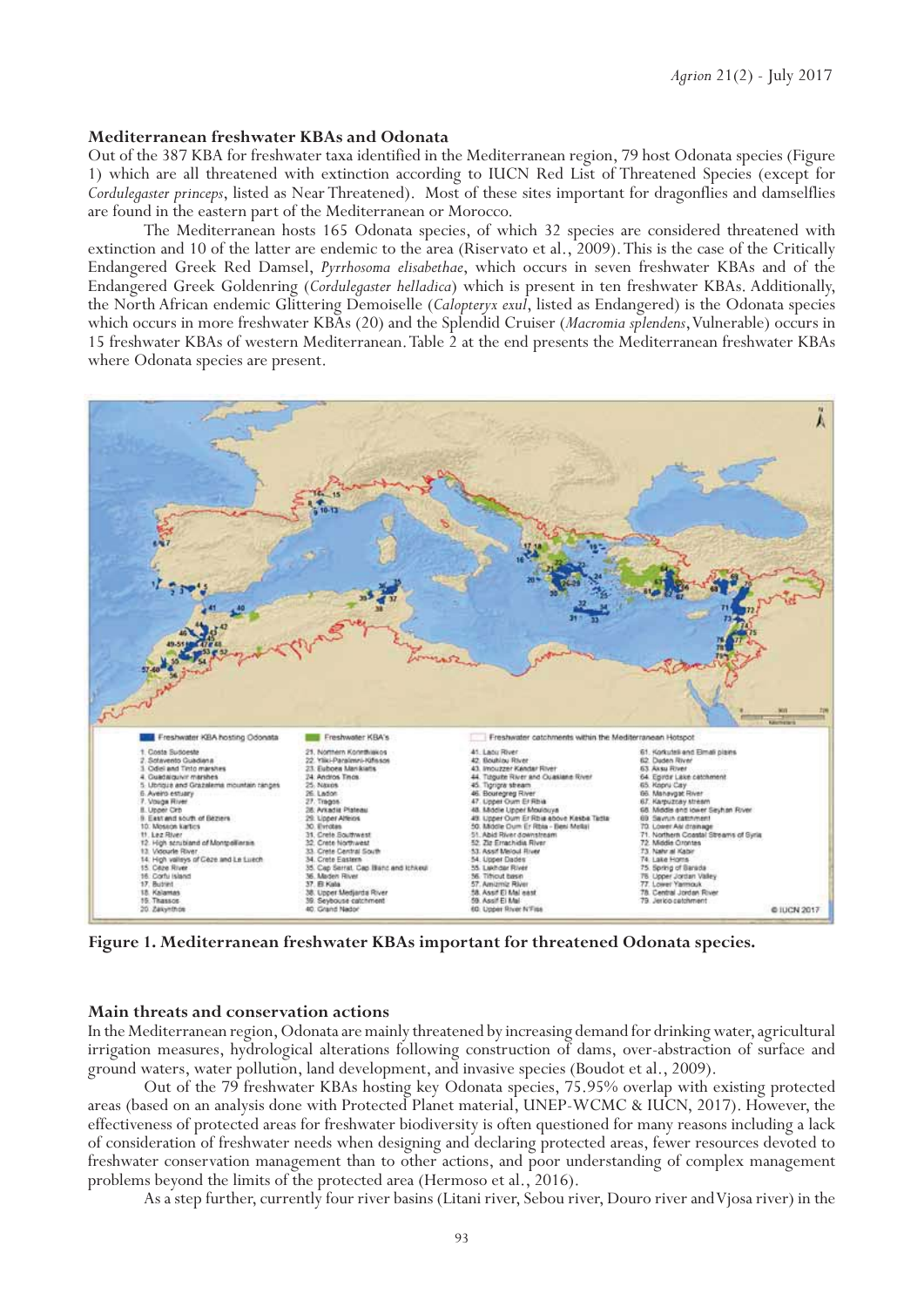Mediterranean region, all of them encompassing freshwater KBAs, have been selected as they typify the range of threats for the region. These areas will act as pilot sites to act upon and to demonstrate tangible conservation actions which offer the potential for solutions that could be replicated regionally.

 An increased attention to reducing the threats to freshwater in areas under protection, as well as designation and management of additional areas, are needed to safeguard freshwater flows, and support biodiversity conservation and the provision of freshwater ecosystem services (Harrison et al., 2016). The identification of KBAs targeting sites already known to be important for freshwater biodiversity can be a first step in this regard.

# **Table 2. Summary of freshwater KBAs important for Odonata species in the Mediterranean region. Mediterranean endemic species are highlighted with an asterisk (\*).**

| Species                    | <b>IUCN Red</b><br><b>List Category</b> | Freshwater KBA name                         | Country          | No. in<br>Fig. 1 |
|----------------------------|-----------------------------------------|---------------------------------------------|------------------|------------------|
| Boyeria cretensis*         | Endangered<br>(EN)                      | Crete Central South                         | Greece           | 33               |
|                            |                                         | Crete Eastern                               | Greece           | 34               |
|                            |                                         | <b>Crete Northwest</b>                      | Greece           | 32               |
|                            |                                         | Crete Southwest                             | Greece           | 31               |
|                            | Vulnerable<br>(VU)                      | Aksu River                                  | Turkey           | 63               |
|                            |                                         | Duden River                                 | Turkey           | 62               |
| Brachythemis fuscopalliata |                                         | Lower Asi drainage                          | Turkey, Syria    | 70               |
|                            |                                         | Northern Coastal Streams of<br>Syria        | Syria            | 71               |
|                            |                                         | Abid River downstream                       | Morocco          | 51               |
|                            |                                         | Assif Meloul River                          | Morocco          | 53               |
|                            |                                         | <b>Bouhlou River</b>                        | Morocco          | 42               |
|                            |                                         | <b>Bouregreg River</b>                      | Morocco          | 46               |
|                            | Endangered<br>(EN)                      | El Kala                                     | Algeria, Tunisia | 37               |
|                            |                                         | <b>Grand Nador</b>                          | Morocco, Spain   | 40               |
|                            |                                         | Imouzzer Kandar River                       | Morocco          | 43               |
|                            |                                         | Lakhdar River                               | Morocco          | 55               |
|                            |                                         | Laou River                                  | Morocco          | 41               |
|                            |                                         | Maden River                                 | Tunisia          | 36               |
| Calopteryx exul*           |                                         | Middle Oum Er Rbia - Benia<br>Mellal        | Morocco          | 50               |
|                            |                                         | Middle Upper Moulouya                       | Morocco          | 48               |
|                            |                                         | Seybouse catchment                          | Algeria          | 39               |
|                            |                                         | Tigrigra stream                             | Morocco          | 45               |
|                            |                                         | Tizguite River and Ouaslane<br><b>River</b> | Morocco          | 44               |
|                            |                                         | <b>Upper Dades</b>                          | Morocco          | 54               |
|                            |                                         | Upper Medjarda River                        | Algeria          | 38               |
|                            |                                         | Upper Oum Er Bbia above<br>Kasba Tadla      | Morocco          | 49               |
|                            |                                         | Upper Oum Er Rbia                           | Morocco          | 47               |
|                            |                                         | Ziz Errachidia River                        | Morocco          | 52               |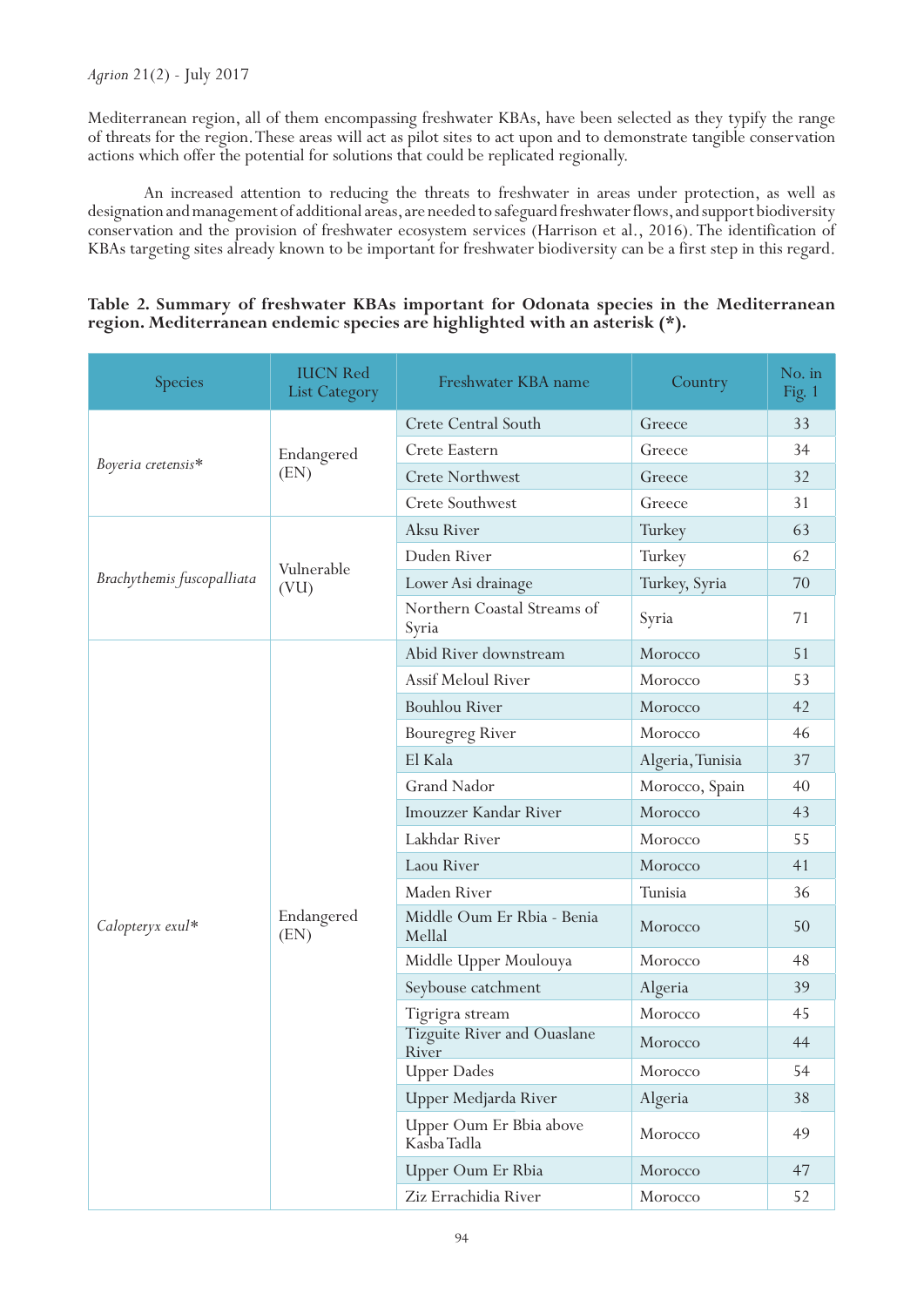| Species                  | <b>IUCN Red</b><br><b>List Category</b> | Freshwater KBA name       | Country                   | No. in<br>Fig. 1 |
|--------------------------|-----------------------------------------|---------------------------|---------------------------|------------------|
| Calopteryx hyalina*      | Endangered<br>(EN)                      | Lake Homs                 | Lebanon, Syria            | 74               |
|                          |                                         | Middle Orontes            | Syria                     | 72               |
|                          |                                         | Nahr al Kabir             | Lebanon, Syria            | 73               |
|                          |                                         | Spring of Barada          | Lebanon, Syria            | 75               |
|                          | Endangered<br>(EN)                      | Central Jordan River      | Lebanon, Syria            | 78               |
|                          |                                         | Jerico catchment          | Palestine                 | 79               |
| Calopteryx syriaca*      |                                         | Lower Yarmouk             | Jordan, Syria             | 77               |
|                          |                                         | Upper Jordan Valley       | Jordan, Lebanon,<br>Syria | 76               |
|                          |                                         | Corfu Island              | Greece                    | 16               |
| Ceriagrion georgifreyi*  | Vulnerable<br>(VU)                      | Thassos                   | Greece                    | 19               |
|                          |                                         | Zakynthos                 | Greece                    | 20               |
|                          |                                         | Crete Central South       | Greece                    | 33               |
|                          | Vulnerable                              | Crete Eastern             | Greece                    | 34               |
| Coenagrion intermedium*  | (VU)                                    | <b>Crete Northwest</b>    | Greece                    | 32               |
|                          |                                         | <b>Crete Southwest</b>    | Greece                    | 31               |
|                          |                                         | Andros Tinos              | Greece                    | 24               |
|                          |                                         | Arkadia Plateau           | Greece                    | 28               |
|                          |                                         | Euboea Manikiatis         | Greece                    | 23               |
|                          |                                         | Evrotas                   | Greece                    | 30               |
|                          | Endangered                              | Ladon                     | Greece                    | 26               |
| Cordulegaster helladica* | (EN)                                    | <b>Naxos</b>              | Greece                    | 25               |
|                          |                                         | Northern Korinthiakos     | Greece                    | 21               |
|                          |                                         | <b>Tragos</b>             | Greece                    | 27               |
|                          |                                         | <b>Upper Alfeios</b>      | Greece                    | 29               |
|                          |                                         | Yliki-Paralimni-Kifissos  | Greece                    | 22               |
|                          |                                         | Abid River downstream     | Morocco                   | 51               |
|                          |                                         | Amizmiz River             | Morocco                   | 57               |
|                          | Near<br>Threatened<br>(NT)              | Assif El Mal              | Morocco                   | 59               |
|                          |                                         | Assif El Mal east         | Morocco                   | 58               |
|                          |                                         | Assif Meloul River        | Morocco                   | 53               |
|                          |                                         | <b>Bouhlou River</b>      | Morocco                   | 42               |
|                          |                                         | Imouzzer Kandar River     | Morocco                   | 43               |
| Cordulegaster princeps*  |                                         | Lakhdar River             | Morocco                   | 55               |
|                          |                                         | Middle Upper Moulouya     | Morocco                   | 48               |
|                          |                                         | <b>Tifnout Basin</b>      | Morocco                   | 56               |
|                          |                                         | Tigrigra stream           | Morocco                   | 45               |
|                          |                                         | <b>Upper Dades</b>        | Morocco                   | 54               |
|                          |                                         | Upper Oum Er Rbia         | Morocco                   | 47               |
|                          |                                         | <b>Upper River N'Fiss</b> | Morocco                   | 60               |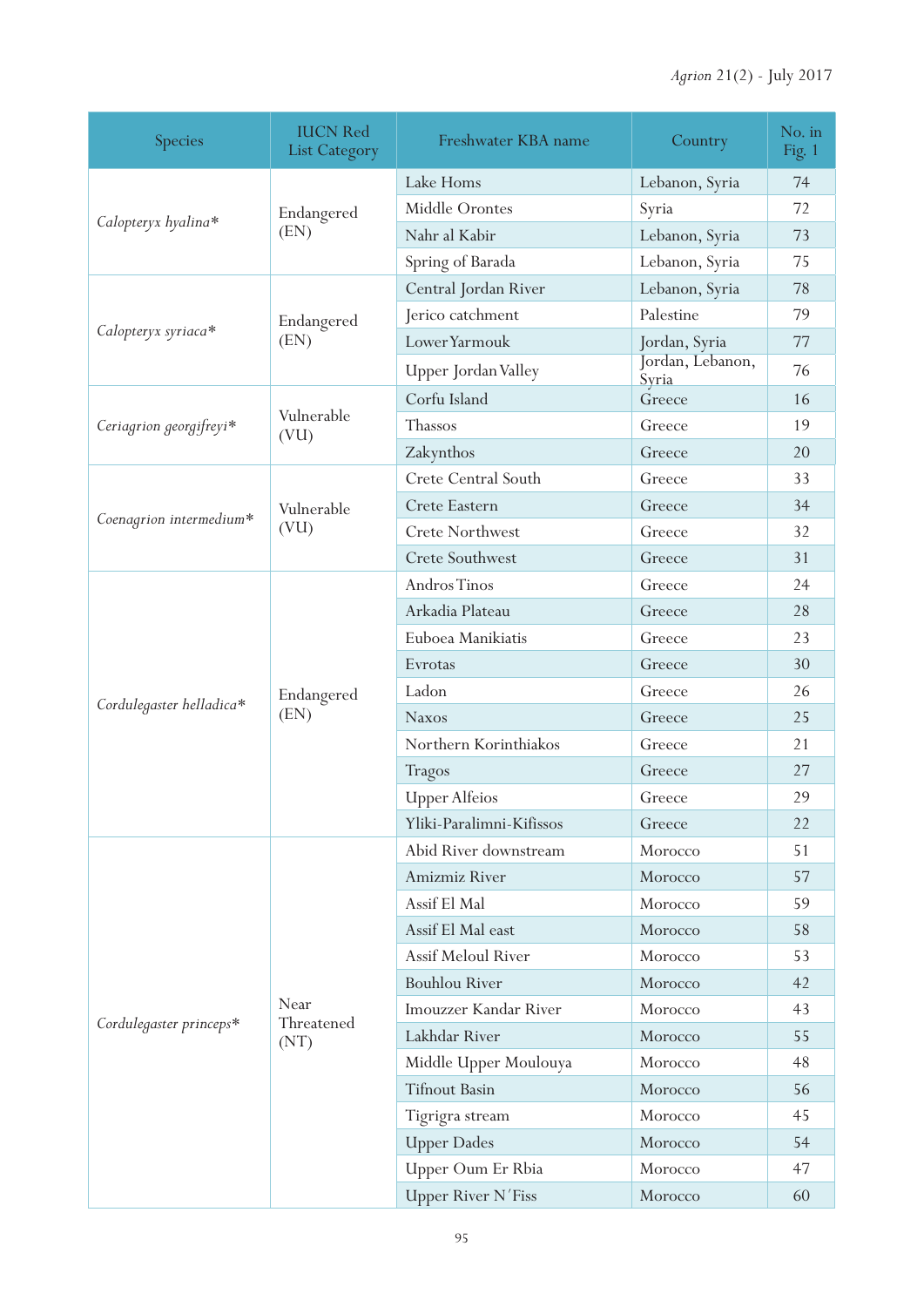# *Agrion* 21(2) - July 2017

| Species                    | <b>IUCN Red</b><br><b>List Category</b> | Freshwater KBA name                      | Country          | No. in<br>Fig. 1 |
|----------------------------|-----------------------------------------|------------------------------------------|------------------|------------------|
| Gomphus lucasii*           | Vulnerable<br>(VU)                      | Cap Serrat, Cap Blanc and<br>Ichkeul     | Tunisia          | 35               |
|                            |                                         | El Kala                                  | Algeria, Tunisia | 37               |
|                            |                                         | Maden River                              | Tunisia          | 36               |
|                            |                                         | Seybouse catchment                       | Algeria          | 39               |
|                            |                                         | Upper Medjarda River                     | Algeria, Tunisia | 38               |
|                            |                                         | Aveiro estuary                           | Portugal         | 6                |
|                            |                                         | Céze River                               | France           | 15               |
|                            |                                         | Costa Sudoeste                           | Portugal         | $\mathbf{1}$     |
|                            |                                         | East and south of Béziers                | France           | 9                |
|                            |                                         | Guadalquivir marshes                     | Spain            | $\overline{4}$   |
|                            |                                         | High scrubland of<br>Montpellierais      | France           | 12               |
|                            | Vulnerable<br>(VU)                      | High valleys of Céze and Le<br>Luech     | France           | 14               |
| Macromia splendens         |                                         | Lez River                                | France           | 11               |
|                            |                                         | <b>Mosson</b> karstics                   | France           | 10               |
|                            |                                         | Odiel and Tinto marshes                  | Spain            | 3                |
|                            |                                         | Sotavento Guadiana                       | Portugal         | $\overline{2}$   |
|                            |                                         | Ubrique and Grazalema<br>mountain ranges | Spain            | 5                |
|                            |                                         | Upper Orb                                | France           | 8                |
|                            |                                         | Vidourle River                           | France           | 13               |
|                            |                                         | Vouga River                              | Portugal         | $\overline{7}$   |
|                            | Vulnerable<br>(VU)                      | Aksu River                               | Turkey           | 63               |
|                            |                                         | Duden River                              | Turkey           | 62               |
|                            |                                         | Egirdir Lake catchment                   | Turkey           | 64               |
|                            |                                         | Karpuzcay stream                         | Turkey           | 67               |
| Onychogomphus assimilis    |                                         | Kopru Cay                                | Turkey           | 65               |
|                            |                                         | Korkuteli and Elmali plains              | Turkey           | 61               |
|                            |                                         | Manavgat River                           | Turkey           | 66               |
|                            |                                         | Middle and lower Seyhan River            | Turkey           | 68               |
|                            | Endangered<br>(EN)                      | Central Jordan River                     | Lebanon, Syria   | 78               |
| Onychogomphus<br>macrodon* |                                         | Lower Asi drainage                       | Syria, Turkey    | 70               |
|                            |                                         | Savrun catchment                         | Turkey           | 69               |